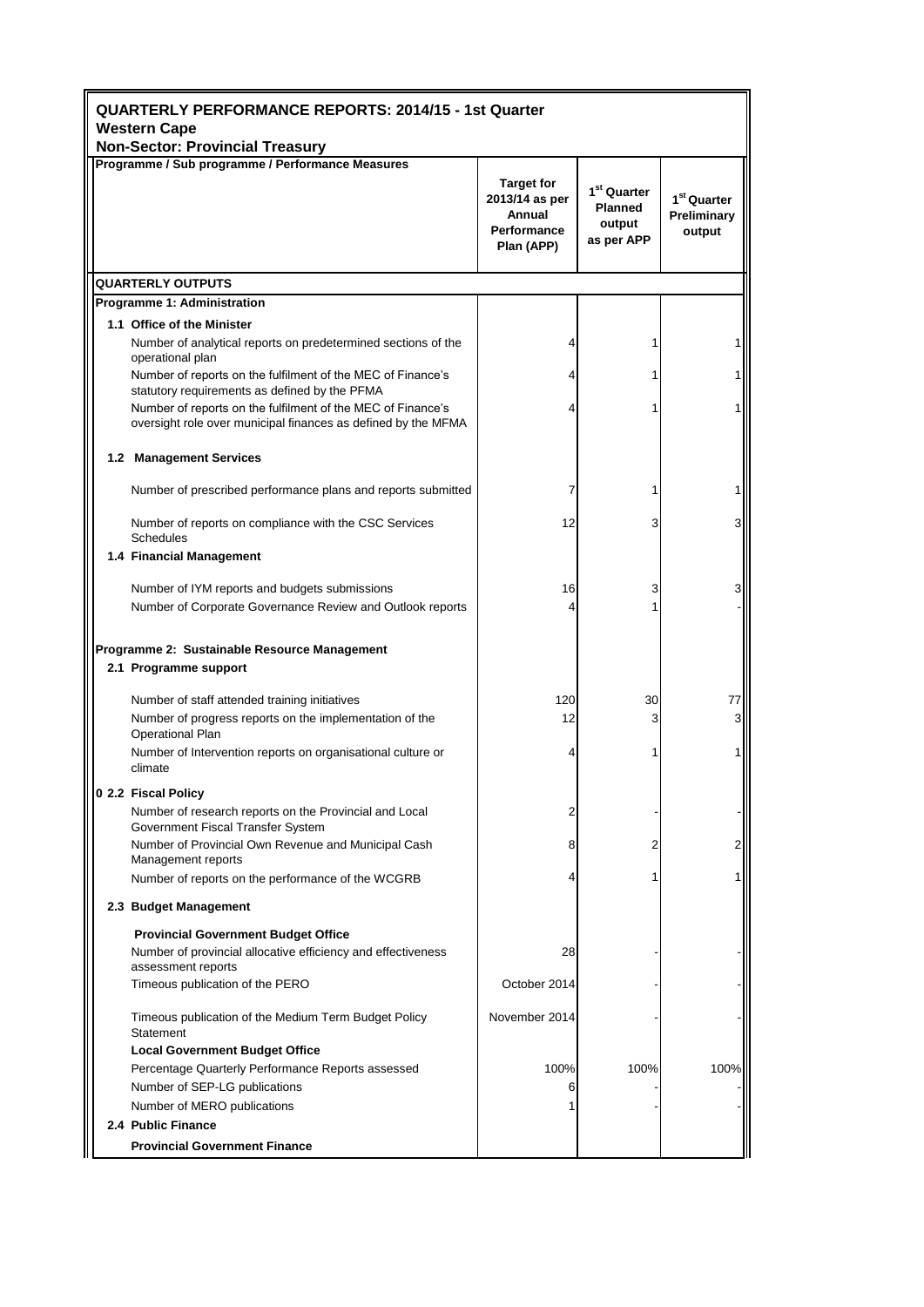|   | Programme / Sub programme / Performance Measures                                                                                                  |                                                                            |                                                                   |                                        |
|---|---------------------------------------------------------------------------------------------------------------------------------------------------|----------------------------------------------------------------------------|-------------------------------------------------------------------|----------------------------------------|
|   |                                                                                                                                                   | <b>Target for</b><br>2013/14 as per<br>Annual<br>Performance<br>Plan (APP) | 1 <sup>st</sup> Quarter<br><b>Planned</b><br>output<br>as per APP | $1st$ Quarter<br>Preliminary<br>output |
|   | Number of provincial budget efficiency and credibility                                                                                            | 28                                                                         |                                                                   |                                        |
|   | assessment reports<br>Timeous tabling of Adjusted Estimates of Provincial Expenditure                                                             | November 2014                                                              |                                                                   |                                        |
|   | Number of quarterly reports on the implementation of the budget<br>to Cabinet and Parliament                                                      |                                                                            |                                                                   |                                        |
|   | Local Government Finance (Groups 1 and 2)                                                                                                         |                                                                            |                                                                   |                                        |
|   | Number of monthly IYM assessment reports on the<br>implementation of the municipal budget                                                         | 372                                                                        | 93                                                                | 93                                     |
|   | Number of reports on MFMA implementation                                                                                                          |                                                                            |                                                                   |                                        |
|   | <b>Infrastructure</b>                                                                                                                             |                                                                            |                                                                   |                                        |
|   | Number of U-AMPs/C-AMPs assessed                                                                                                                  | 28                                                                         |                                                                   |                                        |
|   | Number of Infrastructure expenditure reports assessed                                                                                             | 16                                                                         |                                                                   |                                        |
|   | Number of infrastructure project delivery assessments                                                                                             | 10                                                                         |                                                                   |                                        |
|   | <b>Business Information and Data Management</b>                                                                                                   |                                                                            |                                                                   |                                        |
|   | Number of datasets managed                                                                                                                        |                                                                            | 4                                                                 |                                        |
|   | Number of budget process plans managed                                                                                                            |                                                                            |                                                                   |                                        |
|   | Timeous submission of the approved ICT plan                                                                                                       | Feb 2015                                                                   |                                                                   |                                        |
|   | <b>Transversal Projects</b><br>Number of strategic projects/programmes assessments                                                                |                                                                            |                                                                   |                                        |
|   | Programme 3: Asset Management                                                                                                                     |                                                                            |                                                                   |                                        |
|   | 3.1 Programme Support                                                                                                                             |                                                                            |                                                                   |                                        |
|   | Number of staff attended training initiatives                                                                                                     | 70                                                                         | 15                                                                | 12                                     |
|   | Number of progress reports on the implementation of the<br><b>Operational Plan</b>                                                                | 12                                                                         | 3                                                                 | $\mathbf{3}$                           |
|   | Number of Interventions reports on organisational culture or<br>climate                                                                           |                                                                            | 1                                                                 | 1                                      |
|   | 3.2 Supply Chain Management                                                                                                                       |                                                                            |                                                                   |                                        |
|   | <b>Supply Chain Management: Provincial Government</b>                                                                                             |                                                                            |                                                                   |                                        |
|   | Number of departments assisted with the implementation of the<br><b>Accounting Officer System</b>                                                 | 13                                                                         | 2                                                                 | $\overline{2}$                         |
|   | Number of SCM assessment reports                                                                                                                  | 13<br>3                                                                    |                                                                   |                                        |
|   | Number of business cases for strategic sourcing implementation<br>Number of supplier engagement sessions held to develop and<br>educate suppliers | 4                                                                          |                                                                   | $\mathbf{1}$                           |
|   | <b>Supply Chain Management: Local Government</b><br>Number of municipal SCM and MAM Virtuous Cycle                                                | 20                                                                         | 7                                                                 | 6                                      |
|   | assessment reports<br>Number of municipalities assisted with construction                                                                         | 3                                                                          |                                                                   |                                        |
|   | procurement planning<br>Number of structured municipal training interventions                                                                     | 8                                                                          |                                                                   |                                        |
|   | 3.4 Supporting and Interlinked Financial Systems                                                                                                  |                                                                            |                                                                   |                                        |
|   | Number of institutions provided with an effective user account<br>management service                                                              | 118                                                                        | 118                                                               | 118                                    |
|   | Number of new departments where the biometric access<br>solution is implemented                                                                   | 3                                                                          |                                                                   |                                        |
|   | Number of new sites to which LOGIS have been rolled out                                                                                           | 5                                                                          |                                                                   |                                        |
| 0 | Number of votes where the Integrated Procurement Solution<br>(IPS) is implemented                                                                 | 14                                                                         | 2                                                                 | 9                                      |
|   | Programme 4: Financial Governance                                                                                                                 |                                                                            |                                                                   |                                        |
|   | 4.1 Programme Support                                                                                                                             |                                                                            |                                                                   |                                        |
|   | Number of staff attended training initiatives                                                                                                     | 54                                                                         | 12                                                                | 26                                     |
|   | Number of progress reports on the implementation of the<br><b>Operational Plan</b>                                                                | 12                                                                         | 3                                                                 | 3                                      |